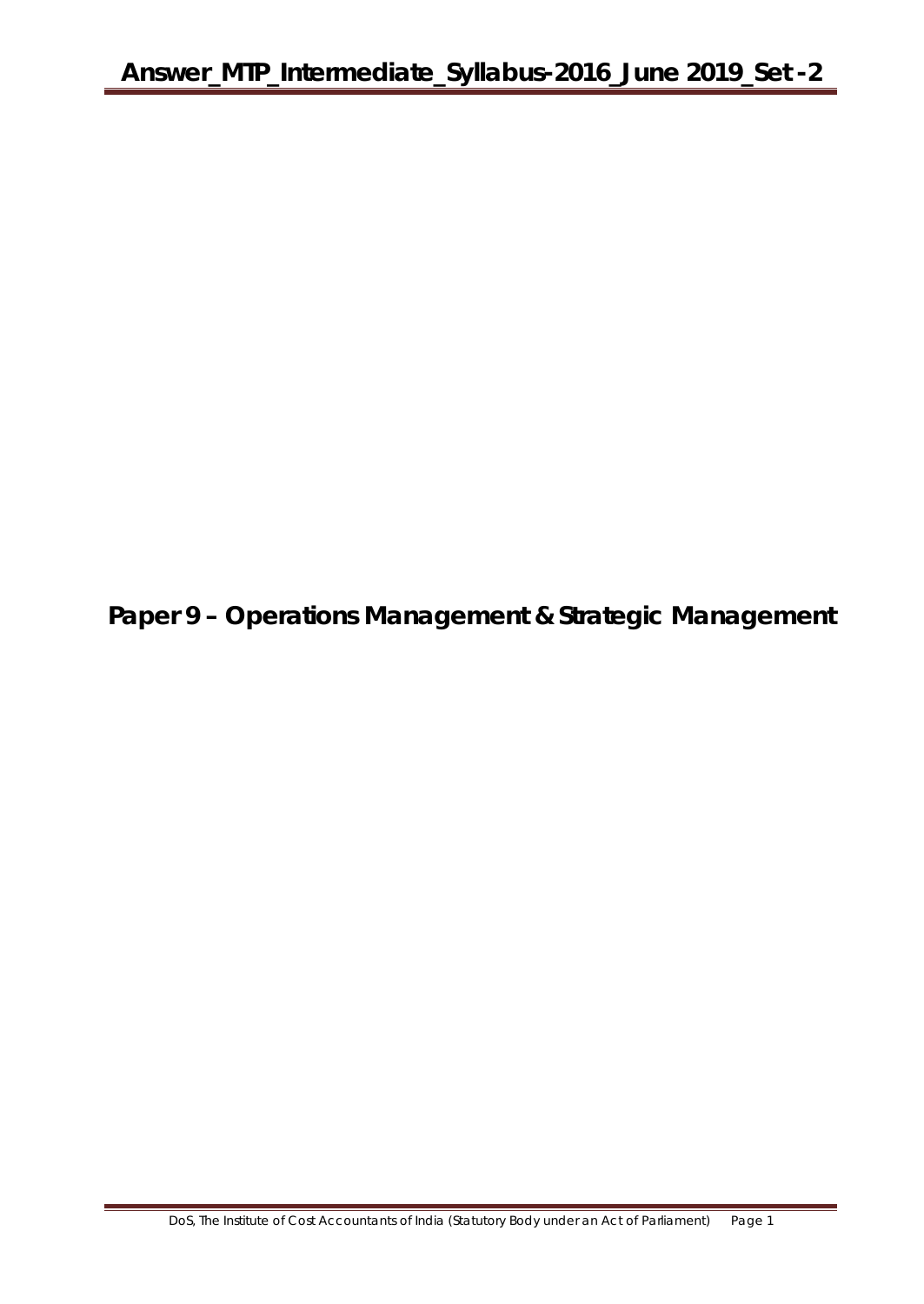## **Paper 9 – Operations Management & Strategic Management**

**Full Marks : 100** Time allowed: 3 hours

**The figures in the margin on the right side indicate full marks. This question paper has two sections. Both the sections are to be answered subject to instructions given against each.**

**Section – I : (Operations Management)**

- **1. (a) Choose the most correct alternatives: [1×10=10]** 
	- **(i) The starting point of Production cycle is:**
		- **(A) Product design,**
		- **(B) Production planning,**
		- **(C) Routing,**
		- **(D) Market research.**
	- **(ii) The act of assessing the future ad make provisions for it is known as:**
		- **(A) Planning,**
		- **(B) Assessment,**
		- **(C) Forecasting,**
		- **(D) Scheduling.**
	- **(iii) In Production by service, the product undergoes the changes in:**
		- **(a) Shape and size of the surface,**
		- **(b) Shape of the surface only,**
		- **(c) Size of the surface only,**
		- **(d) Chemical and Mechanical properties.**
	- **(iv) Which of the following aims at finding the best and most efficient way of using the available resources — men, materials, money and machinery?**
		- **(A) Method Study,**
		- **(B) Work Study,**
		- **(C) Time Study,**
		- **(D) Motion Study.**
	- **(v) Most suitable layout for continuous production is:**
		- **(a) Process layout,**
		- **(b) Line layout,**
		- **(c) Group Technology,**
		- **(d) Matrix layout.**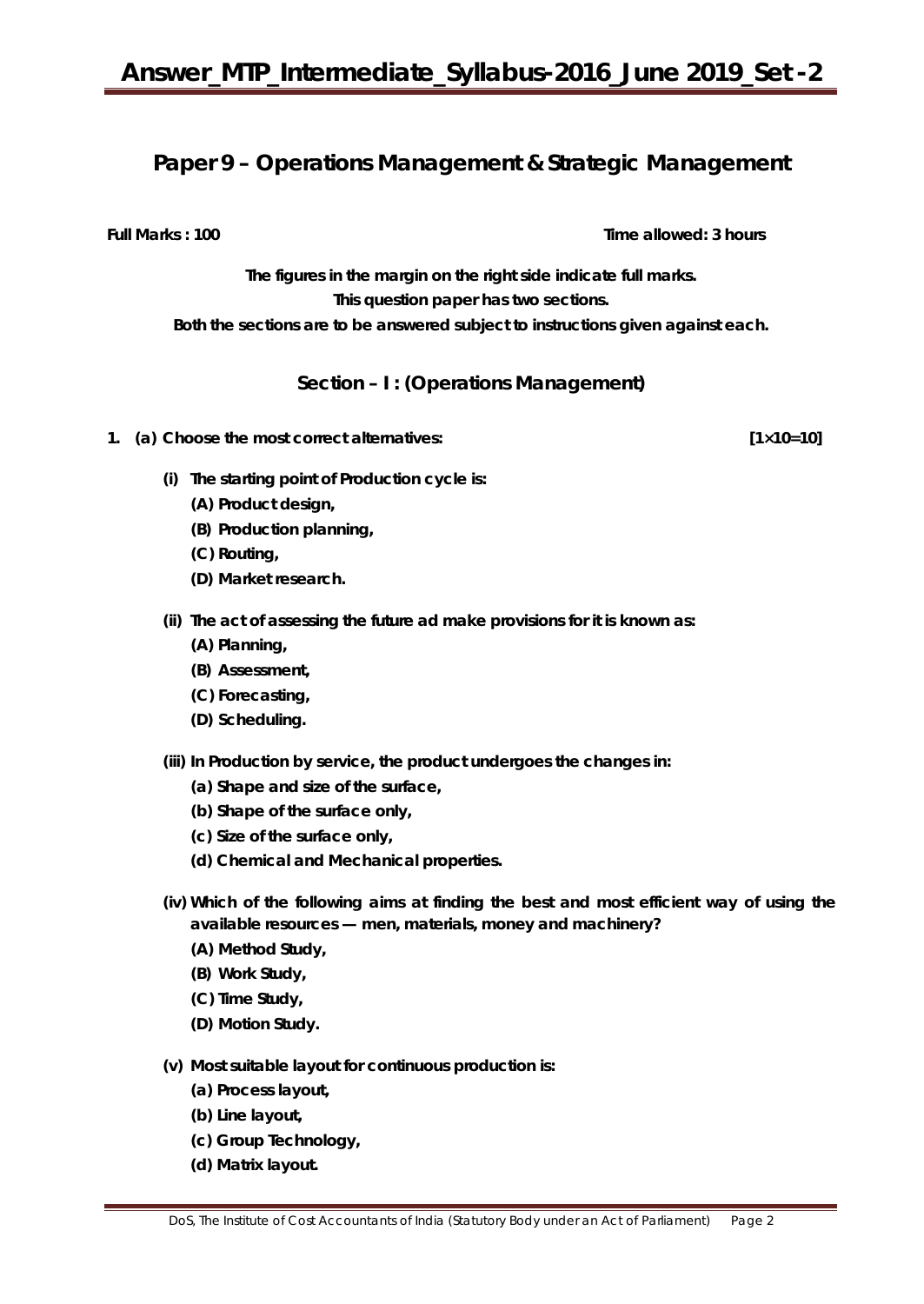- **(vi) Reliability and per unit cost of which of the following spares are less?**
	- **(a) Regular spares**
	- **(b) Insurance spares**
	- **(c) Capital spares**
	- **(d) Rotable spares**
- **(vii) Issuing necessary orders, and taking necessary steps to ensure that the time targets set in the schedules are effectively achieved is known as:**
	- **(a) Routing,**
	- **(b) Dispatching,**
	- **(c) Scheduling,**
	- **(d) Inspection.**
- **(viii) Preventive maintenance is useful in reducing:** 
	- **(a) Inspection Cost,**
	- **(b) Shutdown Cost,**
	- **(c) Cost of pre-mature replacement,**
	- **(d) Set-up cost of machine**
	- **(ix) MRP stands for:**
		- **(a) Material Requirement Planning,**
		- **(b) Material Recording Planning,**
		- **(c) Material Requisition Procedure**
		- **(d) Material Recording Procedure.**
	- **(x) Which one of the following standards is associated with the "Quality Assurance in Design, Production, Installation and Servicing"?** 
		- **(a) ISO 9001**
		- **(b) ISO 9002**
		- **(c) ISO 9003**
		- **(d) ISO 9004**

#### (b) Match the terms in Column I with the relevant terms in Column II  $[1 \times 6=6]$

| Column I                                                                                                                                            | Column II                       |  |  |
|-----------------------------------------------------------------------------------------------------------------------------------------------------|---------------------------------|--|--|
| <b>Inventory Control</b><br>(A)                                                                                                                     | Turbo-Alternator<br>(i)         |  |  |
| (B)<br><b>TOM focus</b>                                                                                                                             | <b>Network Analysis</b><br>(ii) |  |  |
| (C) Aviation Fuel                                                                                                                                   | (iii) Examination of Human work |  |  |
| (D) Hydro-electricity                                                                                                                               | (iv) Customer Satisfaction      |  |  |
| (E)<br><b>Work Study</b>                                                                                                                            | Refinery<br>(v)                 |  |  |
| (F)<br>Quantitative<br>structural<br>Systematic<br>approach to the problem of managing<br>successful<br>through<br>project<br>a<br>to<br>completion | (vi) Stock Level                |  |  |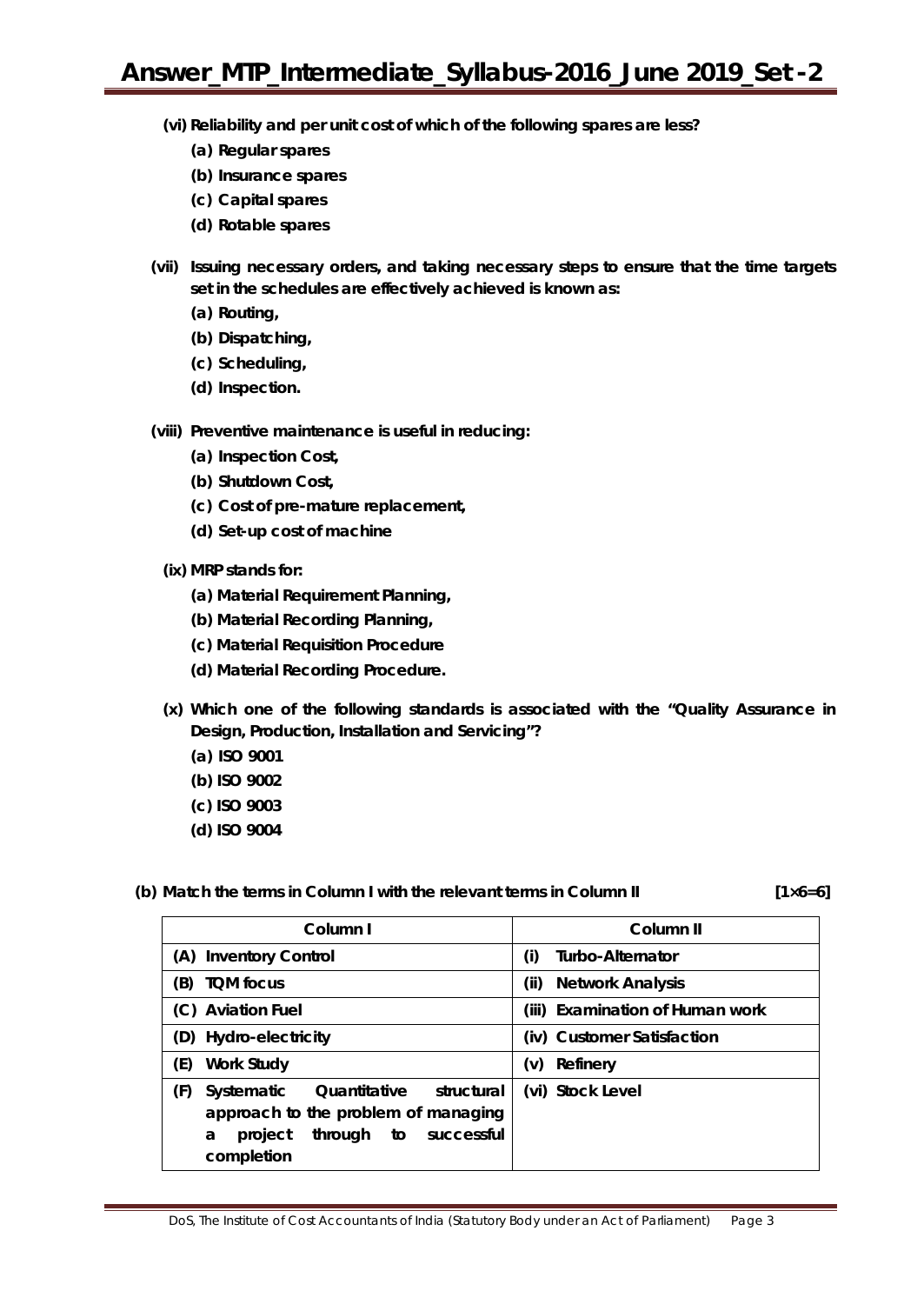|      | (c) State whether the following statements are True or False?                              | $[1 \times 6 = 6]$ |
|------|--------------------------------------------------------------------------------------------|--------------------|
| (i)  | A Productivity Index is a device of expressing the ratio between outputs and the           |                    |
|      | inputs of the resources numerically.                                                       |                    |
| (ii) | The Linear Programming problem has two basic parts: the objective function and the         |                    |
|      | constraint set.                                                                            |                    |
|      | (iii) Increase in productivity leads to retrenchment of work force.                        |                    |
|      | (iv) The term "aesthetics" which appeals to the human sense does not add value to the      |                    |
|      | product.                                                                                   |                    |
| (v)  | PERT is designed for repetitive projects, whereas CPM is suitable for non-repetitive       |                    |
|      | projects.                                                                                  |                    |
|      | (vi) Production planning and control is essentially concerned with the control of finished |                    |
|      | goods.                                                                                     |                    |

#### **Answer:**

- 1. (a) (i) (d) Market Research
	- (ii) (c) Forecasting
	- (iii) (d) Chemical and Mechanical properties
	- (iv) (b) Work Study
	- (v) (b) Line layout
	- (vi) (a) Regular spares
	- (vii) (b) Dispatching
	- (viii) (b) Shutdown Cost
	- (ix) (a) Material Requirement Planning
	- (x) (a) ISO 9001

#### (b)

| Column I                                  | Column <sub>II</sub>            |
|-------------------------------------------|---------------------------------|
| <b>Inventory Control</b><br>(A)           | (vi) Stock Level                |
| <b>TQM</b> focus<br>(B)                   | (iv) Customer Satisfaction      |
| <b>Aviation Fuel</b><br>(C)               | (v) Refinery                    |
| Hydro-electricity<br>(D)                  | Turbo-Alternator<br>(i)         |
| Work Study<br>(E)                         | (iii) Examination of Human work |
| Systematic Quantitative structural<br>(F) | Network Analysis<br>(ii)        |
| approach to the problem of                |                                 |
| managing a project through to             |                                 |
| successful completion                     |                                 |

- (c) (i) (True)
	- (ii) (True)
	- (iii) (False)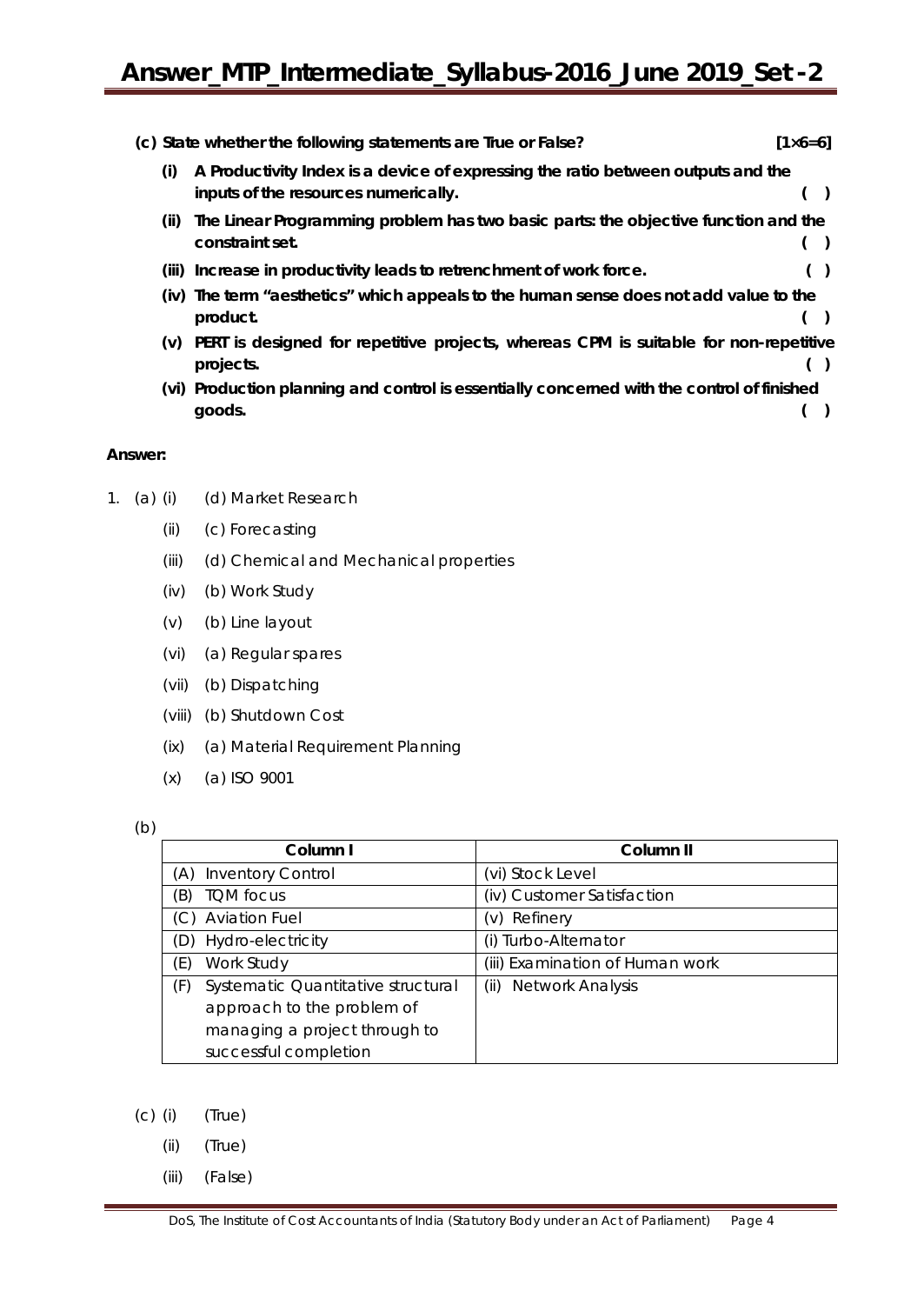- (iv) (False)
- (v) (False)
- (vi) (False)

**Answer any** *three* **questions form the following:**

**2. (a) What are the importance of a layout? [6]**

- **(b) (i) A workshop operates on 2 shifts of 8 hours per day. It has 10 machines. It works for 5 days in a week. Machine utilization is 90% and the efficiency of the machines is 85%. Calculate the designed/rated capacity of the workshop in standard hours.** 
	- **(ii) The present layout is shown in the figure. The manager of the department is intending to interchange the departments C and F in the present layout. The handling frequencies between the departments is given. All the departments are of the same size and configuration. The material handling cost per unit length travel between departments is same. What will be the effect of interchange of departments C and F in the layout?**



| From / To |  |    |     |     |     |
|-----------|--|----|-----|-----|-----|
|           |  | ററ | 160 | 50  |     |
|           |  |    |     | 100 | 130 |
|           |  |    | າດ  |     |     |
|           |  |    |     | 180 |     |
|           |  |    |     |     |     |
|           |  |    |     |     |     |

**[10]**

## **Answer:**

## **2. (a) Importance of layout:**

The importance of a layout can be described as under:

- **•** *Avoidance of Bottlenecks:* Bottlenecks refer to any, place in a production process where materials tend to pile up or produced at rates of speed less rapid than the previous or subsequent operations. Bottlenecks are caused by inadequate machine capacity, inadequate storage space or low speed on the part of the operators. The results of bottlenecks are delays in production schedules, congestion, accidents and wastage of floor area. All these may be overcome with an efficient layout.
- *Avoidance of Unnecessary and Costly Changes: A* planned layout avoids frequent changes which are difficult and costly. The incorporation of flexibility elements in the layout would help in the avoidance of revisions.
- *Better Production Control:* Production control is concerned with the production of a product of the right type at the right time and at reasonable cost. A good plant layout is a requisite of good production control and provides the plant control officers with a systematic basis upon which to build organisation and procedures.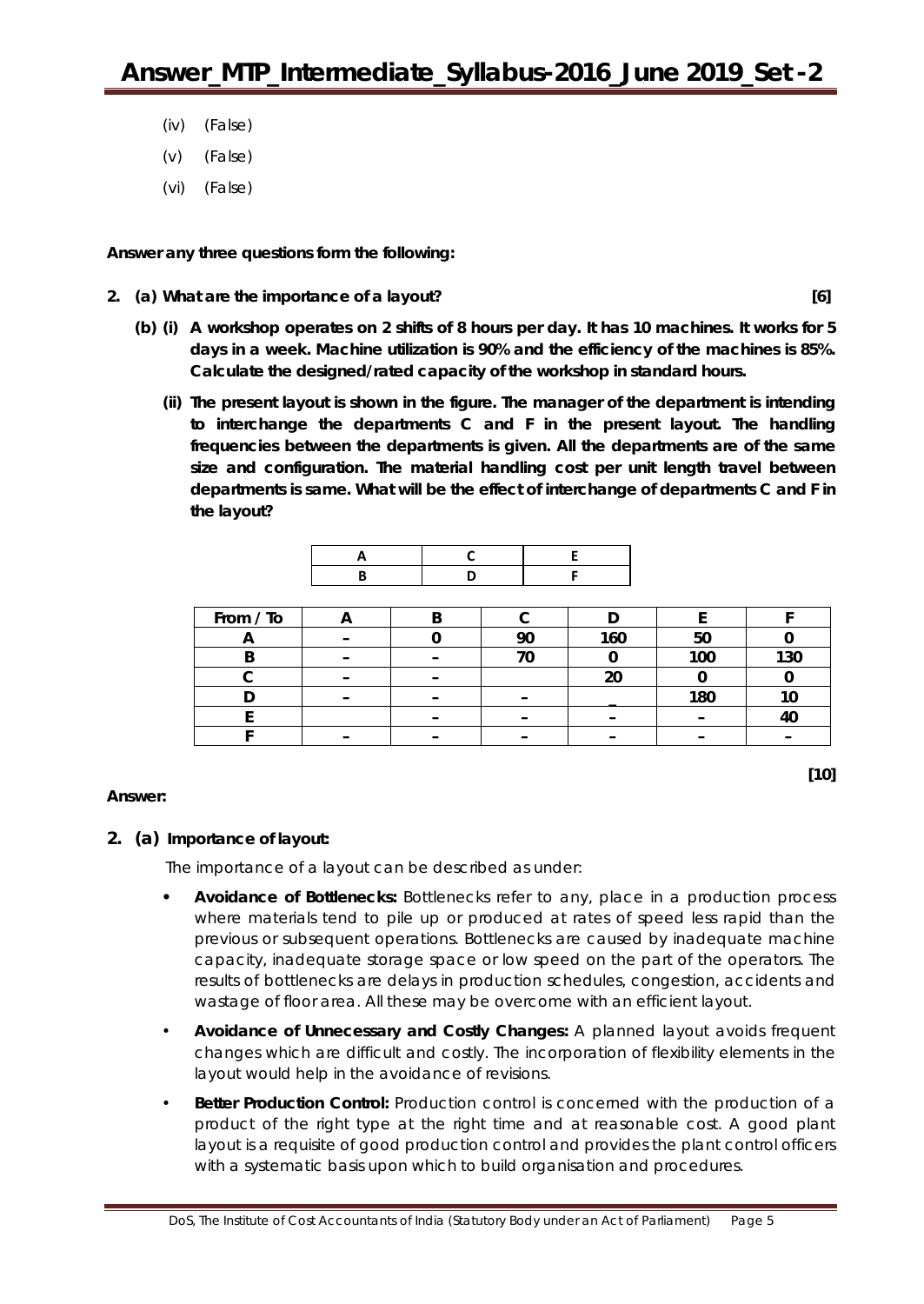- **Better Supervision:** A good plant layout ensures better supervision in two ways: (a) Determining the number of workers to be handled by a supervisor and (b) Enabling the supervisor to get a full view of the entire plant at one glance. A good plant layout is, therefore, the first step in good supervision.
- *Economies in Handling:* Nearly 30 per cent to 40 per cent of the manufacturing costs are accounted for by materials handling. Every effort should, therefore, be made to cut down this cost. Long distance movements should be avoided and specific handling operations must he eliminated.
- *Effective Use of Available Area:* Every unit of the plant area is valuable, especially in urban areas. Efforts should therefore, be made to make use of the available area by planning the layout properly.
- *Improved Employee Morale:* Employee morale is achieved when workers are cheerful and confident. This state of mental condition is vital to the success of any organisation. Morale depends on better working conditions; better employee facilities; reduced number of accidents; and increased earnings.
- *Improved Quality Control:* Timely execution of orders will be meaningful when the quality of the output is not below expectations. To ensure quality, inspection should be conducted at different stages of manufacture. An ideal layout provides ample space to carryout inspection to ensure better quality control.
- **Improved Utilisation of Labour:** A good plant layout is one of the factors in effective utilisation of labour. It makes possible individual operations, the process and flow of materials handling in such a way that the time of each worker is effectively spent on productive operations.
- *Minimisation of Production Delays:* Repeat order and new customers will be the result of prompt execution of orders. Every management should try to keep to the delivery schedules by minimising delays in production.
- *Minimum Equipment Investment:* Investment on equipment can be minimised by planned machine balance and location, minimum handling distances, by the installation of general purpose machines and by planned machine loading. A good plant layout provides all these advantages.
- **(b)** (i) Rated capacity of the workshop = No. of shifts  $\times$  No. of hour's in each shift  $\times$  No. of days / Week × No. of Machines × Utilization factor

× Efficiency

- $= 2 \times 8 \times 5 \times 10 \times 0.90 \times 0.85$
- = 612 standards hour per week.

| From / To |  |  |  |
|-----------|--|--|--|
|           |  |  |  |
|           |  |  |  |
|           |  |  |  |
|           |  |  |  |
|           |  |  |  |
|           |  |  |  |

(ii) The distance matrix of the present layout: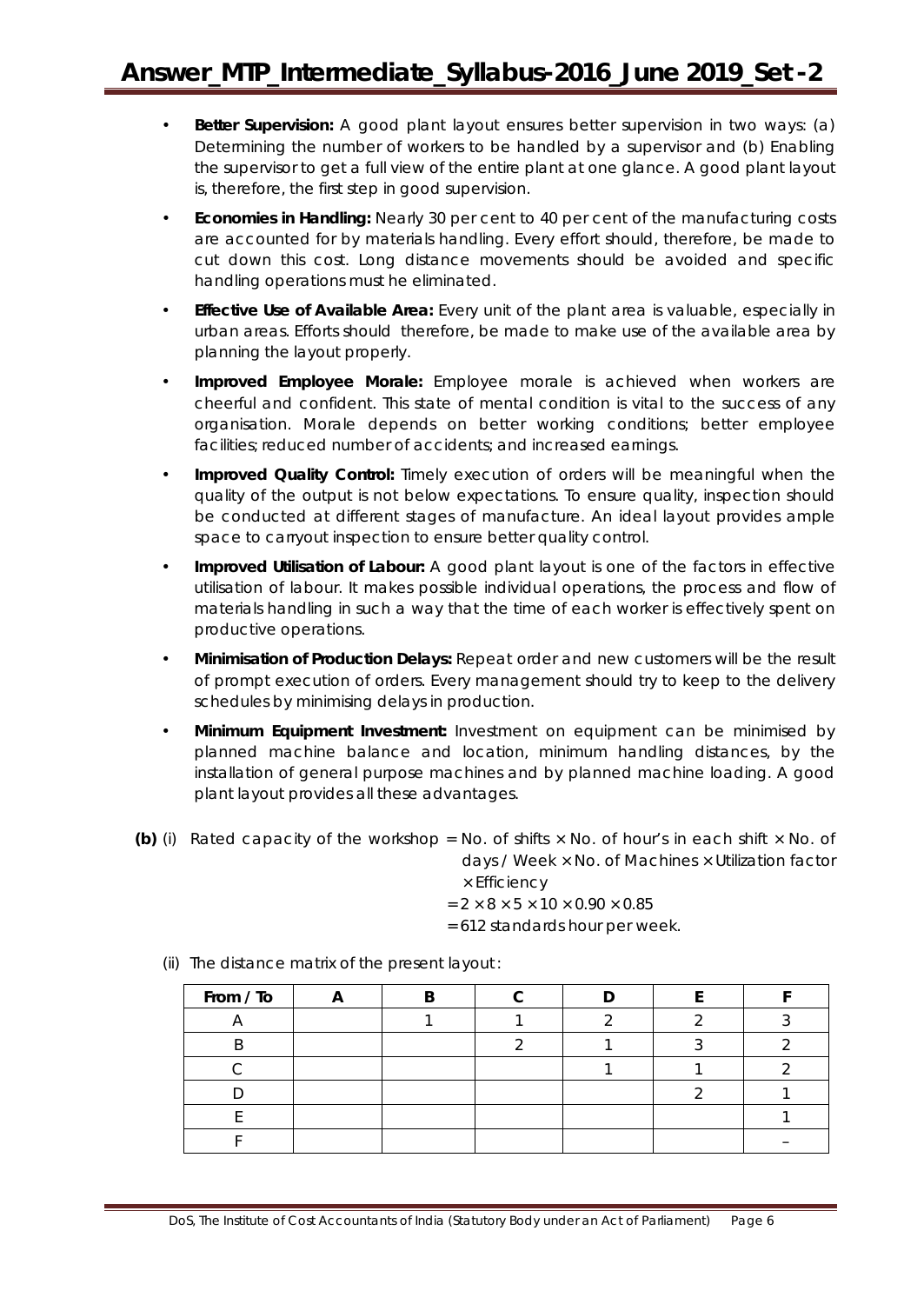Computation of total cost matrix (combining the inter departmental material handling frequencies and distance matrix.

| From / To | A | B | С   | D   | E   |     | Total |
|-----------|---|---|-----|-----|-----|-----|-------|
| A         |   |   | 90  | 320 | 100 |     | 510   |
| B         |   |   | 140 |     | 300 | 260 | 700   |
|           |   |   |     | 20  | 0   |     | 20    |
| D         |   |   |     |     | 360 | 10  | 370   |
|           |   |   |     |     |     | 40  | 40    |
|           |   |   |     |     |     |     |       |
| Total     |   |   |     |     |     |     | 1,640 |

If the departments are interchanged, the layout will be represented as shown below.

The distance matrix and the cost matrix are represented as shown.

| From / To |  |  |  |
|-----------|--|--|--|
|           |  |  |  |
|           |  |  |  |
|           |  |  |  |
|           |  |  |  |
|           |  |  |  |
|           |  |  |  |

Total cost matrix for the modified layout.

| From / To | A | B | С   | D   | E   |     | Total |
|-----------|---|---|-----|-----|-----|-----|-------|
| A         |   |   | 270 | 320 | 100 |     | 690   |
| B         |   |   | 140 |     | 300 | 260 | 700   |
| С         |   |   |     | 20  |     | O   | 20    |
|           |   |   |     |     | 360 | 10  | 370   |
|           |   |   |     |     |     | 40  | 40    |
|           |   |   |     |     |     |     |       |
| Total     |   |   |     |     |     |     | 1,820 |

The interchange of departments C and F increases the total material handling cost. Thus, it is not a desirable modification.

- **3. (a) Linear Programming tools can be used in Management Application - Explain. [6]**
	- **(b) After observing heavy congestion of customers over a period of time in a petrol station, Mr. Petro has decided to set up a petrol pump facility on his own in a nearby site. He has compiled statistics relating to the potential customer arrival pattern and service pattern as given below. He has also decided to evaluate the operations by the using the simulation technique.**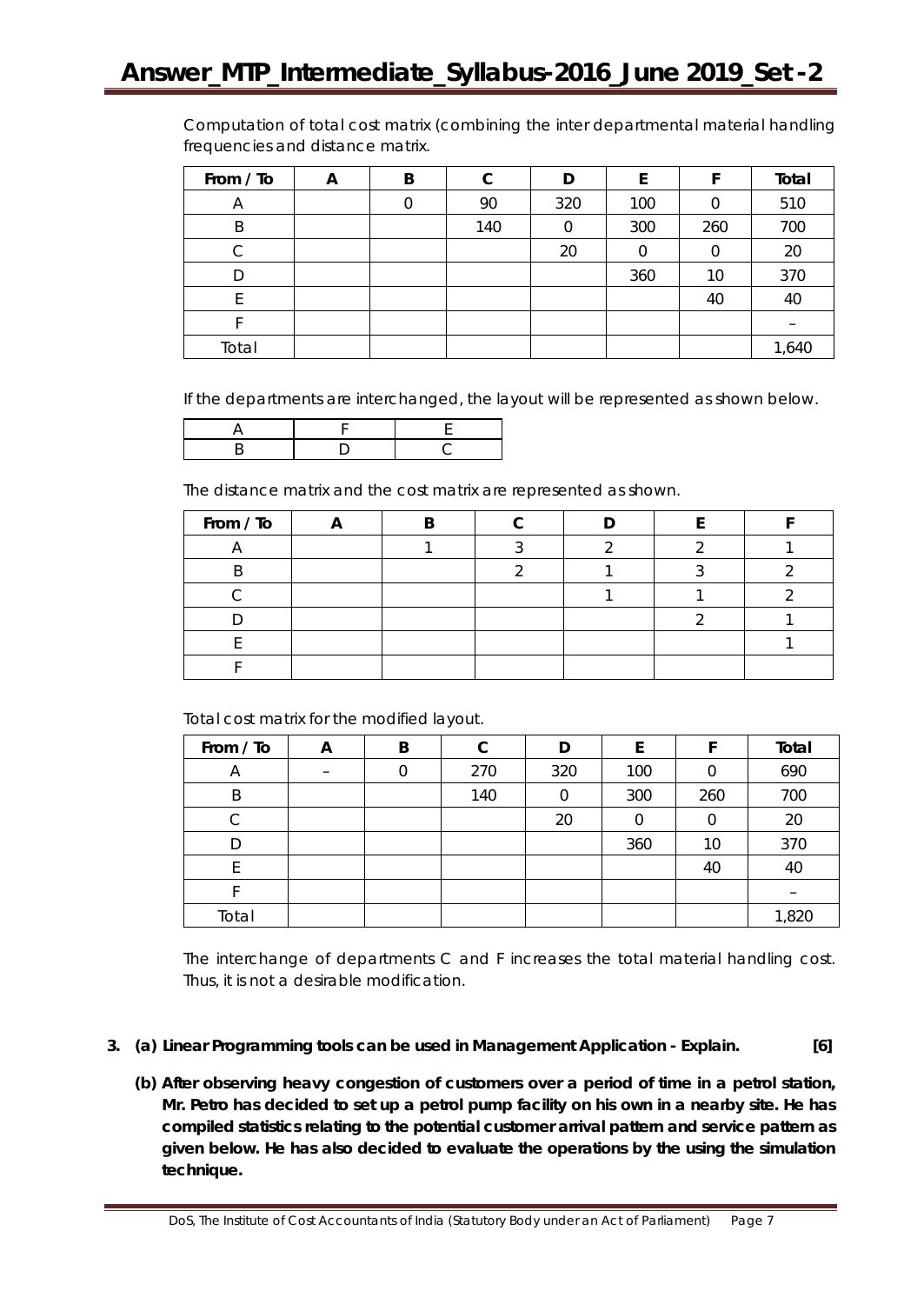| <b>Arrivals</b>              |             | Service                |             |  |  |
|------------------------------|-------------|------------------------|-------------|--|--|
| Inter-arrival time (minutes) | Probability | Service time (minutes) | Probability |  |  |
|                              | $0 - 22$    |                        | $0 - 28$    |  |  |
|                              | $0 - 30$    |                        | $0 - 40$    |  |  |
|                              | $0 - 24$    |                        | $0 - 22$    |  |  |
|                              | $0 - 24$    |                        | $0 - 10$    |  |  |

**Assume:**

- **(i) The clock starts at 8 : 0 hours.**
- **(ii) Only one pump is set up.**
- **(iii) The following 12 Random Numbers are to be used to depict the customer arrival pattern: 78, 26, 94, 08, 46, 63, 18, 35, 59, 12, 97 and 82**
- **(iv) The following 12 Random Numbers are to be used to depict the service pattern: 44, 21, 73, 96, 63, 35, 57, 31, 84, 24, 05 and 37**

**You are required to find out the**

- **(i) probability of the pump being idle, and**
- **(ii) average time spent by a customer waiting in queue.**

#### **Answer:**

- 3. (a) Management Application of Linear Programming Tools
	- (a) Portfolio Selection.
	- (b) Financial Mix Strategy.
	- (c) Profit Planning.
	- (d) Media Selection.
	- (e) Travelling Salesmen Problem.
	- (f) Determination of equitable salaries.
	- (g) Staffing problem.

(b)

|                |             | Inter -arrival lime |         |                | Service time |                          |         |  |
|----------------|-------------|---------------------|---------|----------------|--------------|--------------------------|---------|--|
| <b>Minutes</b> | Probability | Cumulative          | Range   | <b>Minutes</b> |              | Probability   Cumulative | Range   |  |
|                |             | probability         |         |                |              | probability              |         |  |
|                | 0.22        | 0.22                | $00-21$ |                | 0.28         | 0.28                     | $00-17$ |  |
| 4              | 0.30        | 0.52                | 22-51   | b              | 0.40         | 0.68                     | 28-67   |  |
| <sup>6</sup>   | 0.24        | 0.76                | 52-75   | 8              | 0.22         | 0.90                     | 68-89   |  |
| 8              | 0.24        | 1.00                | 76-99   | 10             | 0.10         | 1.00                     | 90-99   |  |

**[10]**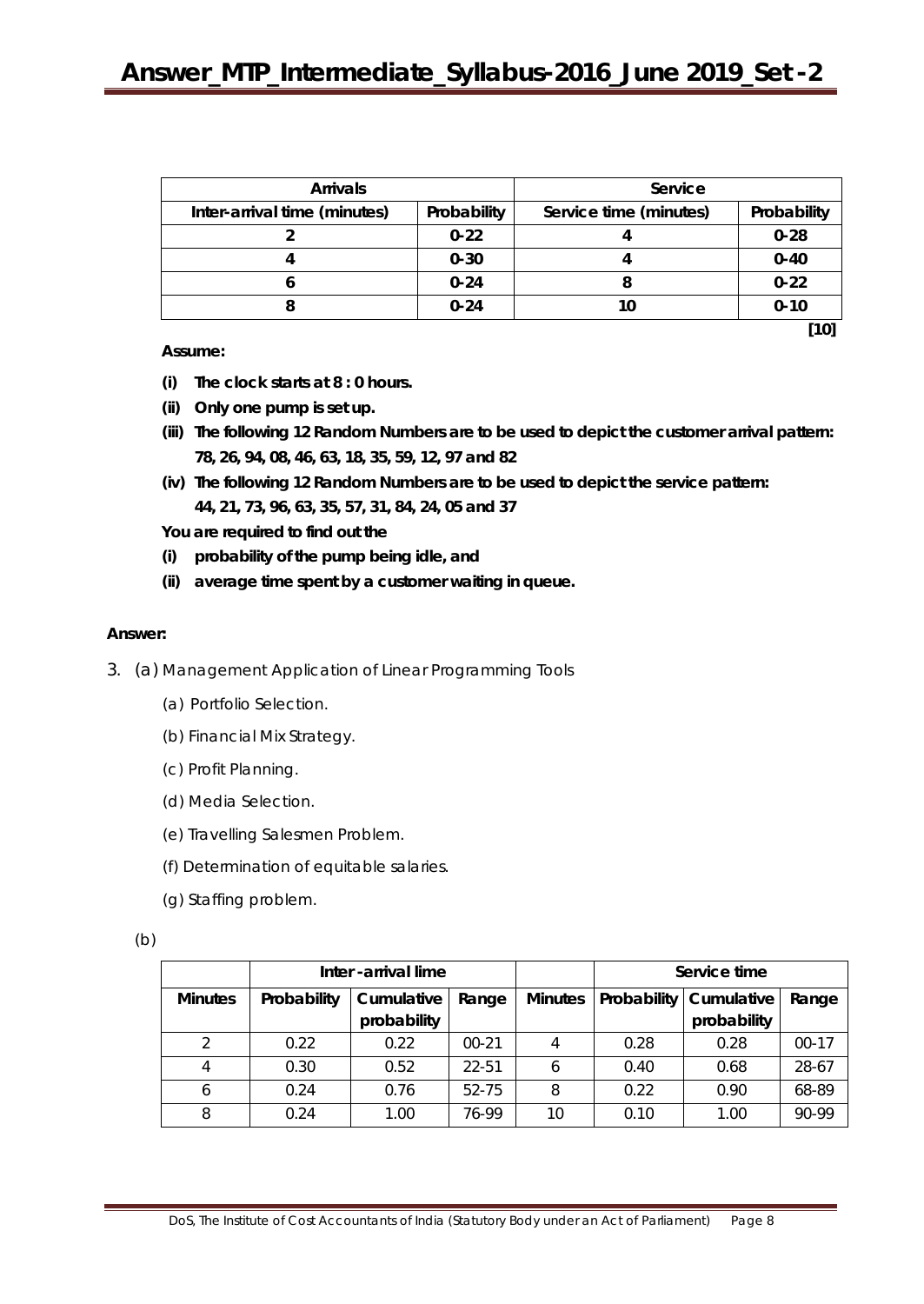| SI. No | Random<br>No. for inter<br>arrival | Inter<br>arrival<br>time | Entry<br>lime in<br>queue | Service<br>start<br>time | Random<br>no for<br>service | Service<br>lime | Service<br>end time | Waiting<br>Time of<br>customer | Idle<br>time             |
|--------|------------------------------------|--------------------------|---------------------------|--------------------------|-----------------------------|-----------------|---------------------|--------------------------------|--------------------------|
| 1      | 78                                 | 8                        | 8.08                      | 8.08                     | 44                          | 6               | 8.14                |                                | 8                        |
| 2      | 26                                 | 4                        | 8.12                      | 8.14                     | 21                          | 4               | 8.18                | $\overline{2}$                 | $-9$                     |
| 3      | 94                                 | 8                        | 8.20                      | 8.22                     | 73                          | 8               | 8.30                | $\overline{\phantom{a}}$       | $\overline{\phantom{a}}$ |
| 4      | 08                                 | $\overline{2}$           | 8.22                      | 8.30                     | 96                          | 10              | 8.40                | 8                              | $\overline{\phantom{a}}$ |
| 5      | 46                                 | 4                        | 8.26                      | 8.40                     | 63                          | 6               | 8.46                | 14                             |                          |
| 6      | 63                                 | 6                        | 8.32                      | 8.46                     | 35                          | 6               | 8.52                | 14                             |                          |
| 7      | 18                                 | $\overline{2}$           | 8.34                      | 8.52                     | 57                          | 6               | 8.58                | 18                             | $\overline{\phantom{a}}$ |
| 8      | 35                                 | 4                        | 8.38                      | 8.58                     | 31                          | 6               | 9.04                | 20                             |                          |
| 9      | 59                                 | 6                        | 8.44                      | 9.04                     | 84                          | 8               | 9.12                | 20                             |                          |
| 10     | 12                                 | $\overline{0}$           | 8.46                      | 9.12                     | 24                          | 4               | 9.16                | 26                             | $\overline{\phantom{a}}$ |
| 11     | 97                                 | 8                        | 8.54                      | 9.16                     | 05                          | $\overline{4}$  | 9.20                | 22                             | $\overline{\phantom{a}}$ |
| 12     | 82                                 | 8                        | 9.02                      | 9.20                     | 37                          | 6               | 9.26                | 18                             | 10                       |
|        | Total time                         |                          |                           |                          |                             |                 |                     | 162                            | 10                       |

Average waiting time spent by the customer = 162/12= 13.5 minutes Probability of idle time of petrol station =  $10/86 = 0.1 163$ 

**4. (a) A captain of a cricket team has to allot five middle batting positions to five batsmen. The average runs scored by each batsman at these positions are as follows:**

| <b>Batting Position</b> |   |    |    |    |    |     |  |
|-------------------------|---|----|----|----|----|-----|--|
| <b>Batsmen</b>          |   | Ш  | I٧ |    | VI | VII |  |
|                         | A | 40 | 40 | 35 | 25 | 50  |  |
|                         | B | 42 | 30 | 16 | 25 | 27  |  |
|                         | С | 50 | 48 | 40 | 60 | 50  |  |
|                         |   | 20 | 19 | 20 | 18 | 25  |  |
|                         |   | 58 | 60 | 59 | 55 | 53  |  |

**Make the assignment so that the expected total average runs scored by these batsmen are maximum. [8]**

- **(b) An airline is planning to open a satellite ticket desk in a new shopping plaza, staffed by one ticket agent. It is estimated that requests for tickets and information will average 15 per hour, and requests will have a Poisson distribution. Service time is assumed to be exponentially distributed. Previous experience with similar satellite operations suggests that mean service time should average about three minutes per request. Determine each of the following:**
	- **a. System utilization.**
	- **b. Percentage of time the server (agent) will be idle.**
	- **c. The expected number of customers waiting to be served.**
	- **d. The average time customers will spend in the system.**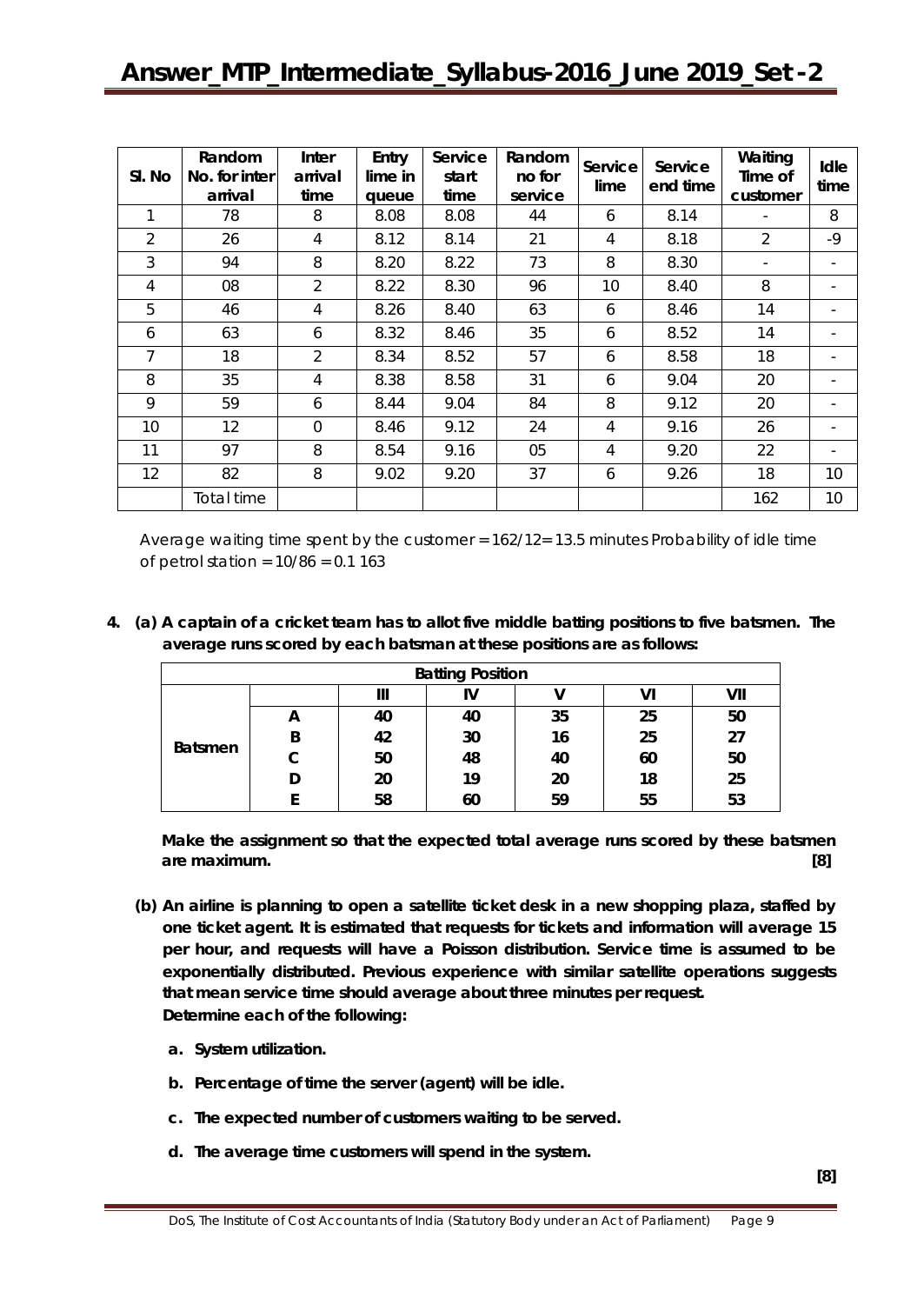#### **Answer:**

**(a)** This is a problem of Maximisation. To solve it using Assignment technique it has to be converted to a Minimisation problem by forming a Relative Loss Matrix.

|                | <b>Batting Position</b> |                 |    |    |    |  |  |  |
|----------------|-------------------------|-----------------|----|----|----|--|--|--|
| <b>Batsman</b> | Ш                       | VII<br>VI<br>IV |    |    |    |  |  |  |
| Α              | 40                      | 40              | 35 | 25 | 50 |  |  |  |
| Β              | 42                      | 30              | 16 | 25 | 27 |  |  |  |
| C              | 50                      | 48              | 40 | 60 | 50 |  |  |  |
|                | 20                      | 19              | 20 | 18 | 25 |  |  |  |
|                | 58                      |                 | 59 | 55 | 53 |  |  |  |

#### **Relative Loss Matrix\***

|                | <b>Batting Position</b> |    |    |    |     |  |
|----------------|-------------------------|----|----|----|-----|--|
| <b>Batsman</b> | Ш                       | IV | v  | VI | VII |  |
| Α              | 20                      | 20 | 25 | 35 | 10  |  |
| B              | 18                      | 30 | 44 | 35 | 33  |  |
| C              | 10                      | 12 | 20 | 0  | 10  |  |
| D              | 40                      | 41 | 40 | 42 | 35  |  |
| F              | $\mathfrak{D}$          |    |    | 5  |     |  |

**\*** This matrix is formed by subtracting all the elements of the given matrix from the highest element (60) of it.

#### **Row Operation Matrix**

|         | <b>Batting Position</b> |    |    |    |    |  |  |
|---------|-------------------------|----|----|----|----|--|--|
| Batsman | VII<br>Ш<br>v           |    |    |    |    |  |  |
|         |                         |    | 15 | 25 |    |  |  |
| R       |                         | 12 | 26 |    | 15 |  |  |
|         |                         | 1つ | 20 |    |    |  |  |
|         |                         |    |    |    |    |  |  |
|         |                         |    |    |    |    |  |  |

#### **Column Operation Matrix**

| <b>Batting Position</b><br>Batsman | Ш  | I۷             | ٧  | ٧I  | VII |
|------------------------------------|----|----------------|----|-----|-----|
|                                    | ıю | 10             | 14 | 25  |     |
| B                                  | Ò  | 12             | 25 | 1:7 | 15  |
| ⌒                                  | 10 | 12             | 19 | ٥   |     |
| D                                  |    | 6              |    |     |     |
| F                                  |    | ∙o………l………o<br> |    |     | . W |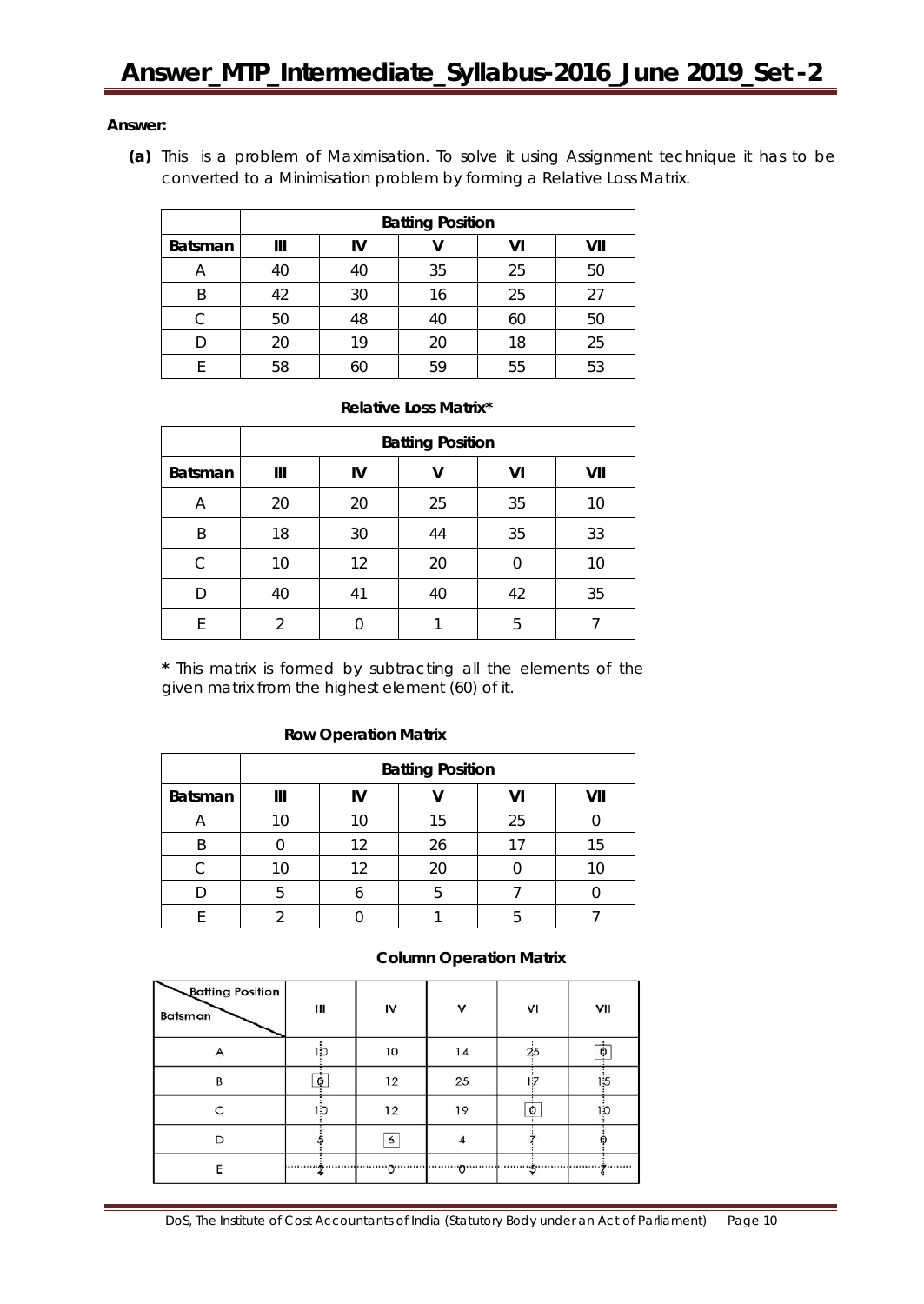Minimum no. of horizontal and vertical straight lines to cover all the zeros =  $4 \neq$  Order of the matrix(5). So the solution is non optimal.

|                | <b>Batting Position</b> |    |   |        |     |  |
|----------------|-------------------------|----|---|--------|-----|--|
| Batsman        | $\mathbf{III}$          | IV | v | VI     | VII |  |
| A              | 10                      |    |   | 25     | 0   |  |
| $\overline{B}$ | 0                       |    |   |        | 1:5 |  |
| $\overline{C}$ | 10                      |    |   | 0<br>÷ | 1:0 |  |
| D              |                         |    | О |        |     |  |
| E              |                         | Ο  |   |        | 15  |  |

#### **Improved Matrix**

Here minimum no. of horizontal and vertical straight lines to cover all the zeros =  $5 =$  Order of the matrix.

So the solution is optimal.

| Batsman | <b>Batting Position</b> | Average runs scored |
|---------|-------------------------|---------------------|
| Α       | VII                     | 50                  |
|         |                         |                     |
| B       | Ш                       | 42                  |
|         |                         |                     |
| C.      | VI                      | 60                  |
|         |                         |                     |
|         |                         | 20                  |
| F       | IV                      | 60                  |
|         | $Total =$               | 232                 |

#### **Optimal Assignment**

Expected maximum total runs = 232

**(b)** Arrival Rate =  $\lambda$  = 15 customers per hour

Service Rate =  $\mu$  =  $\frac{1}{\text{Service time}} = \frac{1 \text{ customer}}{3 \text{ minutes}} \times 60 \text{ minutes per hour} = 20 \text{ customers per}$ hour

a. System Utilisation = 
$$
\rho = \frac{\lambda}{M \mu} = \frac{15}{1(20)} = 0.75
$$

- b. Percentage of time the server will be idle =  $1 \rho = 1 0.75 = 0.25$ , or 25 percent
- c. Expected no. of customers waiting to be served Lq  $= \frac{\lambda}{\mu(\mu \lambda)} = \frac{225}{20(20-15)} = \frac{225}{(20 \times 5)} = \frac{225}{100}$  $\frac{\lambda}{\mu(\mu - \lambda)} = \frac{225}{20(20 - 15)} = \frac{225}{(20 \times 5)} = \frac{225}{100} =$ 2.25 customers
- d. Average time customers will spend in the system =  $w_s = \frac{L_q}{\lambda} + \frac{1}{\mu} = \frac{2.25}{15} + \frac{1}{20} = 0.20$  hours, or 12 minute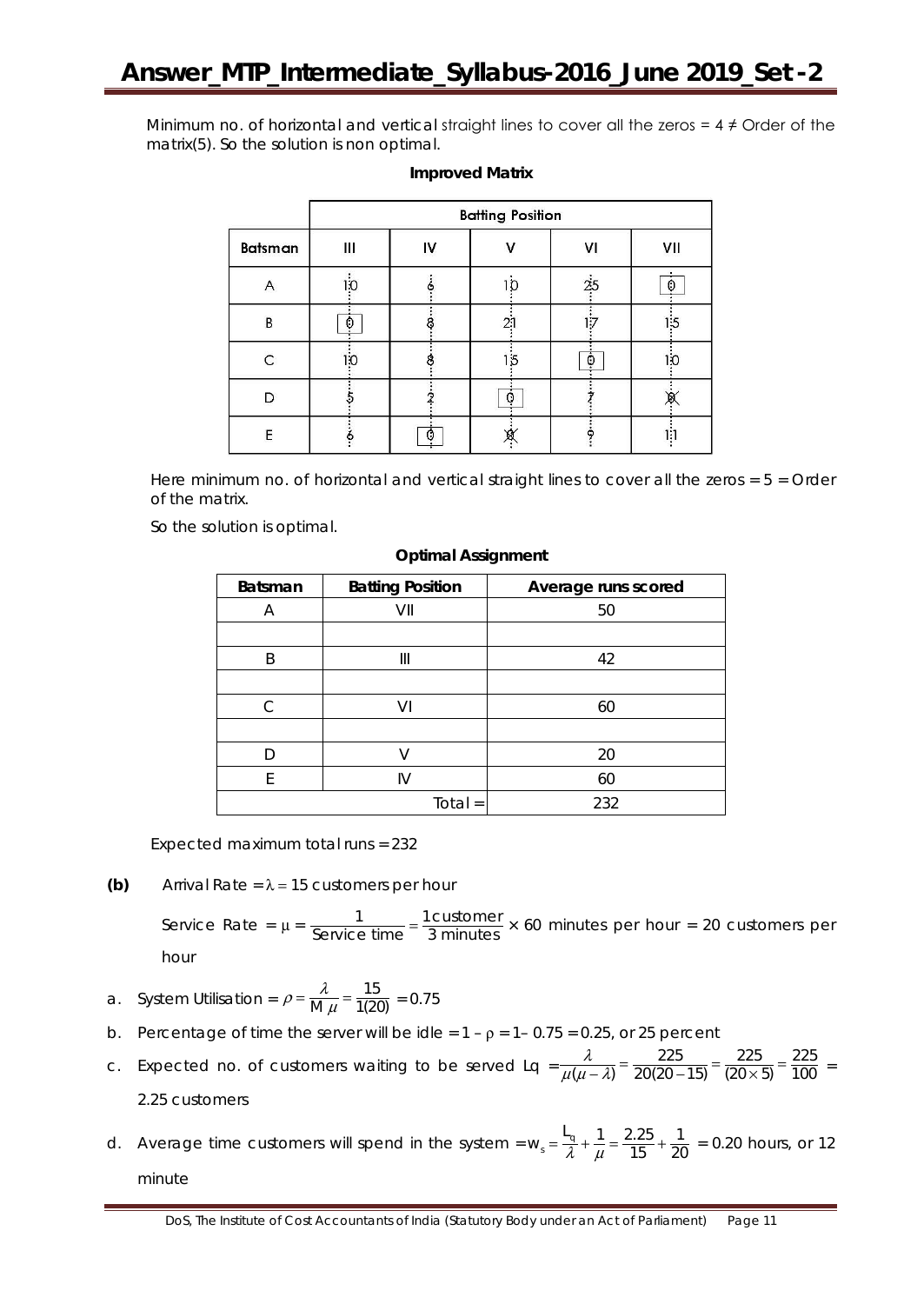**5. (a) Draw the network for the following activities and find critical path and total duration of the project.**

| Activity | Duration (months) |
|----------|-------------------|
| $1 - 2$  | 3                 |
| $2 - 3$  | 4                 |
| $2 - 4$  | $\overline{2}$    |
| $3 - 4$  | 3                 |
| $4 - 5$  | 4                 |
| $5-6$    | 3                 |
| $5 - 7$  | 5                 |
| $6 - 8$  | 2                 |
| $7 - 8$  |                   |
| 8-9      | 5                 |

 **[3+2+3=8]**

**(b) PQR company has kept records of breakdowns of its machines for 300 days work year as shown below:**

| No. of breakdown | Frequency in days |
|------------------|-------------------|
|                  |                   |
|                  | 150               |
|                  | 70                |
|                  | 30                |
|                  |                   |
|                  |                   |

**The firm estimates that each breakdown costs** ` **650 and is considering adopting a preventive maintenance program which would cost** ` **200 per day and limit the number of breakdown to an average of one per day. What is the expected annual savings from preventive maintenance program? [8]**

## **Answer:**

**(a)** Net work diagram



| Paths                           | Duration (months)                  |
|---------------------------------|------------------------------------|
| $1 - 2 - 3 - 4 - 5 - 7 - 8 - 0$ | $3+4+3+4+5+4+5=28$ (Critical Path) |
| $1 - 2 - 3 - 4 - 5 - 6 - 8 - 9$ | $3+4+3+4+3+2+5=24$                 |
| $1.2 - 4 - 5 - 7 - 8 - 9$       | $3+2+4+5+4+5=23$                   |
| $1 - 2 - 4 - 5 - 6 - 8 - 9$     | $3+2+4+3+2+5=19$                   |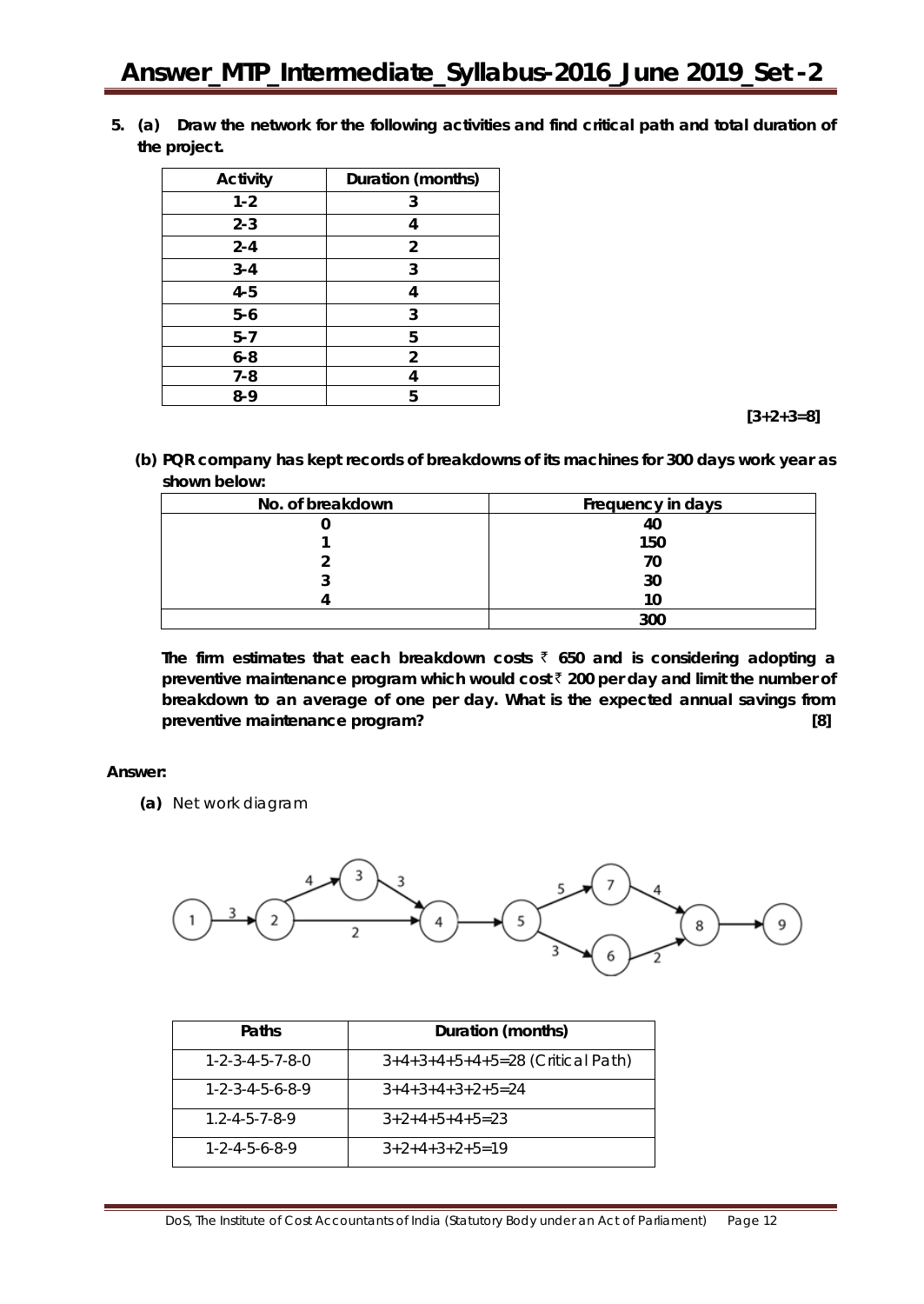| No. of<br>breakdowns (x) | Frequency of<br>breakdowns in days i.e,<br>f(x) | Probability<br>distribution of<br>breakdowns $P(x)$ | <b>Expected value</b><br>of breakdowns X<br>P(x) |
|--------------------------|-------------------------------------------------|-----------------------------------------------------|--------------------------------------------------|
|                          | 40                                              | $40/300 = 0.133$                                    | Nil                                              |
|                          | 150                                             | $150/300 = 0.500$                                   | 0.500                                            |
| $\mathcal{P}$            | 70                                              | $70/300 = 0.233$                                    | 0.466                                            |
| 3                        | 30                                              | $30/300 = 0.100$                                    | 0.300                                            |
| 4                        | 10                                              | $10/300 = 0.033$                                    | 0.132                                            |
| Total                    | 300                                             | 1.000                                               | 1.400                                            |

**(b) Step 1 :** To determine the expected number of breakdowns per year:

#### **Step 2 :**

Total no. of breakdowns per day  $= 1.40$ 

Cost of breakdown per day =  $1.40 \times 650 = ₹910$ 

Cost of preventive maintenance programme per day =  $\bar{\tau}$  200+  $\bar{\tau}$  650=  $\bar{\tau}$  850

Expected annual savings from the preventive maintenance programme=(910-850)×300 days

 $= 60 \times 300 = ₹ 18,000$ 

## **Section – II: (Strategic Management)**

- **6. Choose the correct answer from the given alternatives: [1×6=6]**
	- **(i) For an entrepreneur**
		- **(A) mission is before the vision**
		- **(B) vision is before the mission**
		- **(C) both are developed simultaneously**
		- **(D) profitability is most crucial**
	- **(ii) Marketing Research Studies are undertaken:**
		- **(A) to understand product-price relationships.**
		- **(B) to measure brand loyalty of a class of consumers.**
		- **(C) to predict market potential of a product on a future date.**
		- **(D) All of the above.**
	- **(iii) For an actor in Bollywood, his outstanding performance would be a /an**
		- **(A) Asset**
		- **(B) Strategic Asset**
		- **(C) Core competency**
		- **(D) Capability.**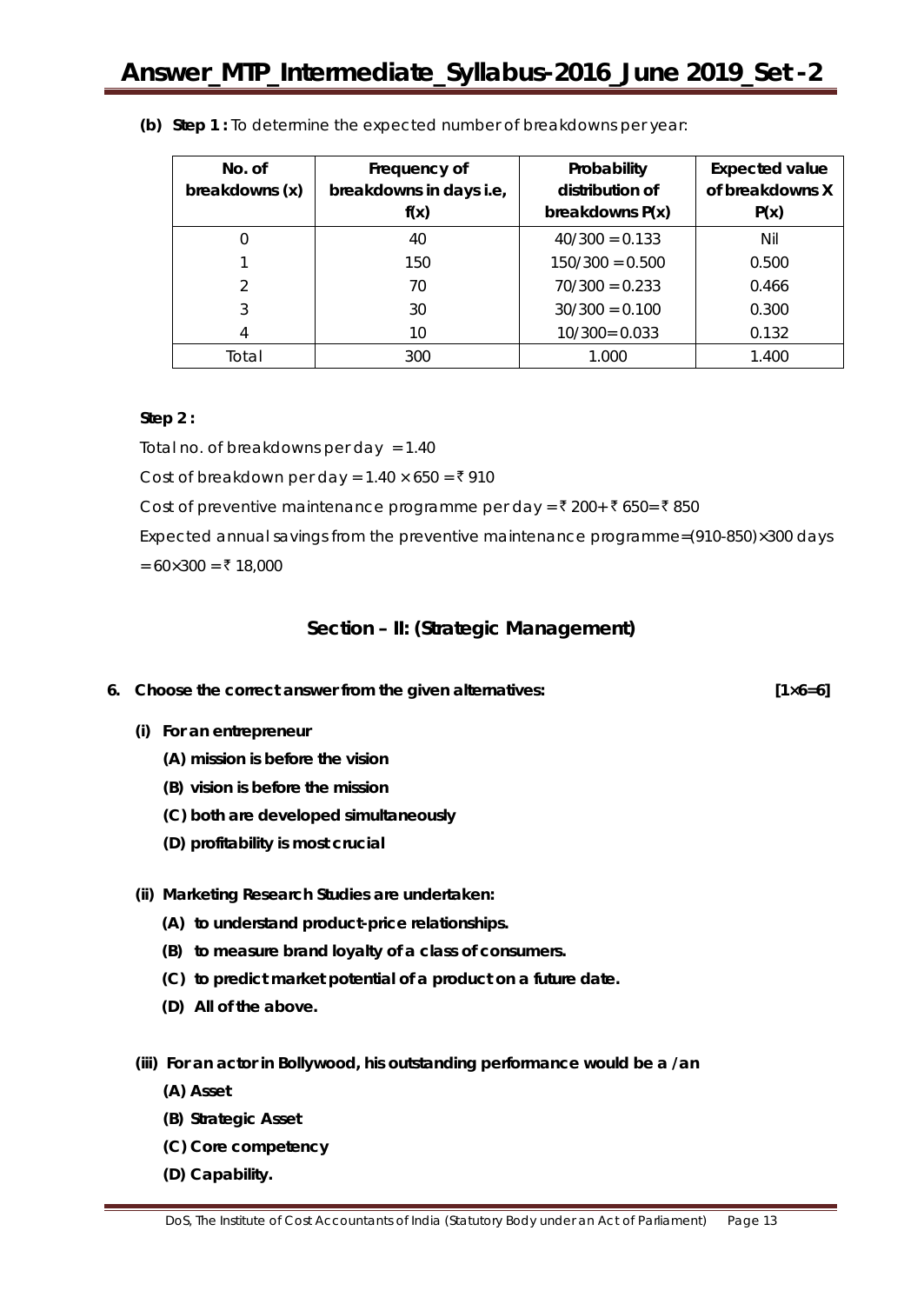- **(iv) Intensity of competition is \_\_\_\_\_\_\_\_\_\_\_\_\_\_\_\_\_\_\_ in low return industries**
	- **(A) low.**
	- **(B) non-existent.**
	- **(C) high.**
	- **(D) not important dependent on industry nature.**
- **(v) A company's actual strategy is**
	- **(A) mostly hidden to outside view and is known only to top-level managers.**
	- **(B) partly proactive and partly reactive to changing circumstances.**
	- **(C) typically planned well in advance and usually deviates little from the planned set of actions and business approaches because of the risks of making on-the-spot changes.**
	- **(D) mostly a function of the strategies being used by rival companies (particularly those companies that are industry leaders).**
- **(vi) Blue Ocean Strategy is concerned with**
	- **(A) moving into new market with new products**
	- **(B) creating a new market places where there is no competition**
	- **(C) developments of products and markets in order to ensure survival**
	- **(D) making the product unique in terms of attributes**

## **Answer:**

- 6. (i) (B)
	- (ii) (D)
	- $(iii)$   $(C)$
	- (iv) (C)
	- (v) (B)
	- (vi) (B)

**Answer any** *two* **question form the following:**

- **7. (a) Enlist the advantage of strategic Management**
	- **(b)In SWOT analysis, list the threats that may occur in business. What step is necessary if a threat does arise? [6+6]**

## **Answer:**

- **(a)** The Advantages of Strategic Management
	- $\triangleright$  Discharges Board Responsibility The first reason that most organizations state for having a strategic management process is that it discharges the responsibility of the Board of Directors.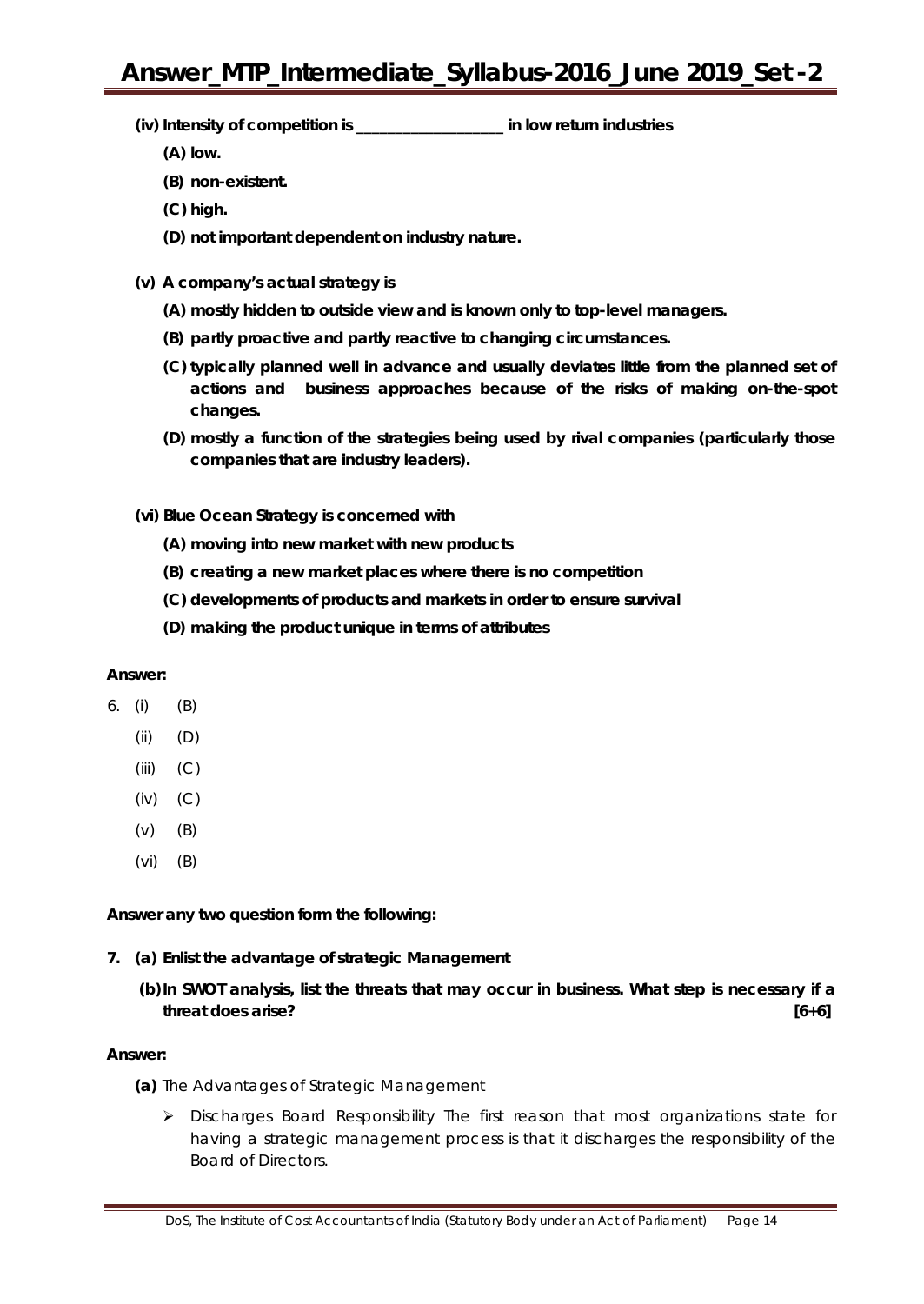## **Forces an Objective Assessment**

Strategic management provides a discipline that enables the board and senior management to actually take a step back from the day-to-day business to think about the future of the organization. Without this discipline, the organization can become solely consumed with working through the next issue or problem without consideration of the larger picture.

## $\triangleright$  Provides a Framework for Decision-Making

Strategy provides a framework within which all staff can make day-to-day operational decisions and understand that those decisions are all moving the organization in a single direction.

## $\triangleright$  Supports Understanding & Buy-In

Allowing the board and staff participation in the strategic discussion enables them to better understand the direction, why that direction was chosen, and the associated benefits. For some people simply knowing is enough; for many people, to gain their full support requires them to understand.

## **Enables Measurement of Progress**

A strategic management process forces an organization to set objectives and measures of success. The setting of measures of success requires that the organization first determine what is critical to its ongoing success and then forces the establishment of objectives and keeps these critical measures in front of the board and senior management.

## **(b)** Threats:

- (i) Globalisation
- (ii) Competition
- (iii) Price cutting war
- (iv) Free imports
- (v) Industrial unrest
- (vi) Political instability
- (vii) Quality thrusts
- (viii) High and adverse debt equity ratio
- (ix) Increase in financing cost
- (x) Economic slowdown due to international recession impact

Each and every threat of the SWOT would be analysed critically to find out a best alternative out of various alternatives available.

Each such threat as and when arises must be examined and necessary action taken to be free from these or to solve these prudently so that loss to the organisation may be minimum.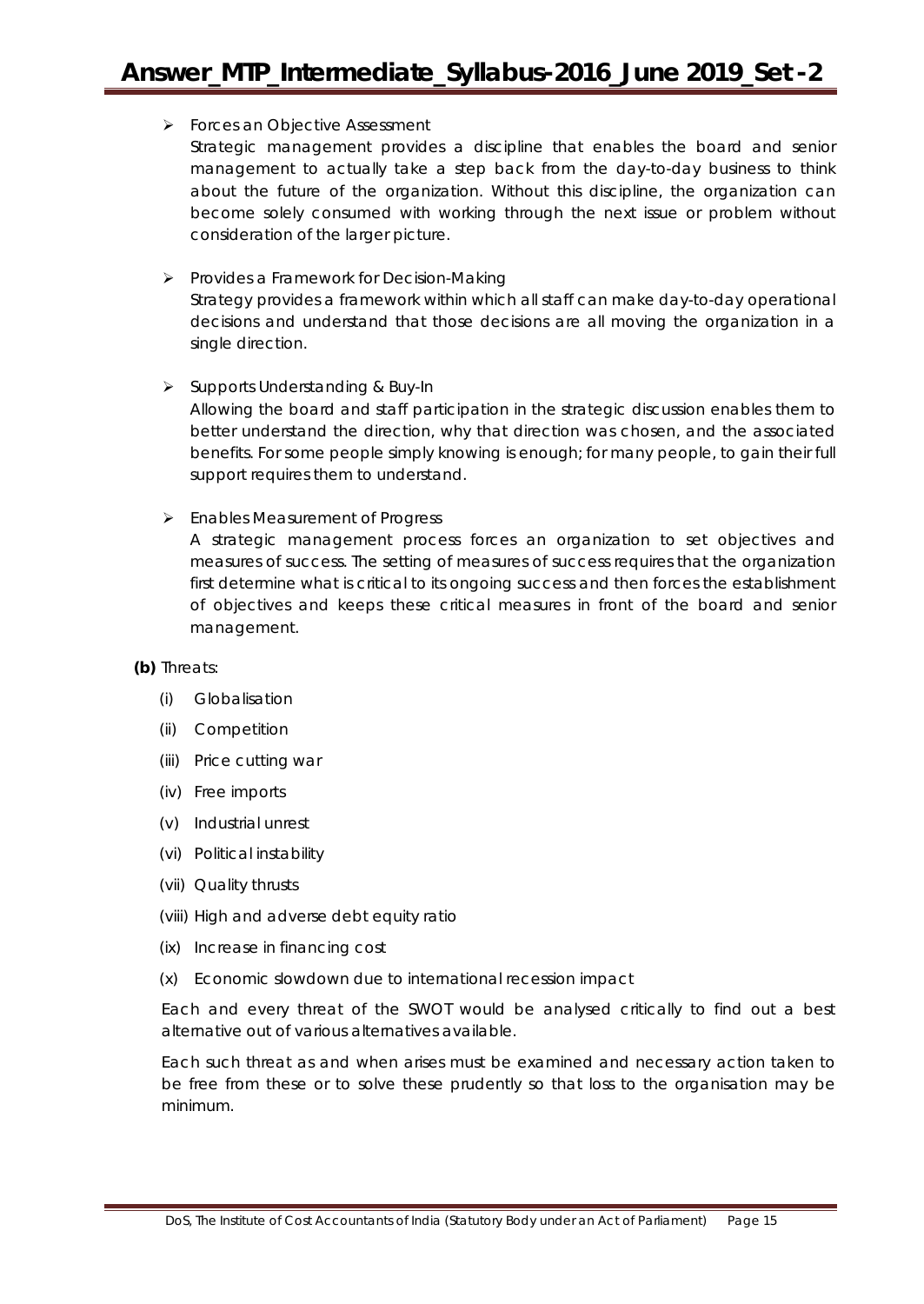- **8. (a) Discuss the approaches in Strategic Planning.**
	- **(b) Discuss about "Types of Strategic Control System". [6+6]**

#### **Answer:**

#### **(a) Approaches in Strategic Planning**

It is important to operate a planning process which will not only produce realistic and potentially rewarding plans but will also secure the support of all those involved in implementing them. There are three approaches that can be adopted to strategic planning:

- (i) A top-down process, in which managers are given targets to achieve which they pass on down the line.
- (ii) A bottom-up process, in which functional and line managers in conjunction with their staff submit plans, targets and budgets for approval by higher authority.
- (iii) An iterative process, which involves both the top-down and bottom-up setting of targets. There is a to-and-from movement between different levels until agreement is reached. However, this agreement will have to be consistent with the overall mission, objectives and priorities and will have to be made within the context of the financial resources available to the organization. The iterative approach, which involves the maximum number of people, is the one most likely to deliver worthwhile and acceptable strategic plans.

#### **(b) Types of Strategic Control Systems:**

## • **Personal Control**

It is the desire to shape and influence the behaviour of a person in a face to face interaction in order to achieve the organisation's goals. Direct supervision is the most common form of personal control as it helps in identifying the problems faced by subordinates and better man management. Personal control may also come from group of peers when people work in teams. Here personal control is all about possibility of learning to occur and competencies to develop.

## • **Output control**

This system involves the estimation and forecasting of appropriate performance goals for each unit/division, department and employees and then measure the actual performance relative to these goals. It is often observed that the organisation's reward system is linked to performance on these goals. It can therefore be concluded that the output control system also provides an incentive structure for motivating employees at all levels of the organisation.

## • **Behaviour control**

The establishment of a comprehensive system of rules and procedures to direct the actions or behaviour of divisions, functions and individuals is called behaviour control. The main purpose of having behaviour control is not to specify goals but to standardise the way of reaching them. It is felt that if rules are standardised then outcomes are predictable. It is of utmost importance that the management reviews behaviour controls over time. The rules that have been established tend to increase over time leading to inflexibility to react to the changing environment thereby adversely affecting the organisation's competitive advantage.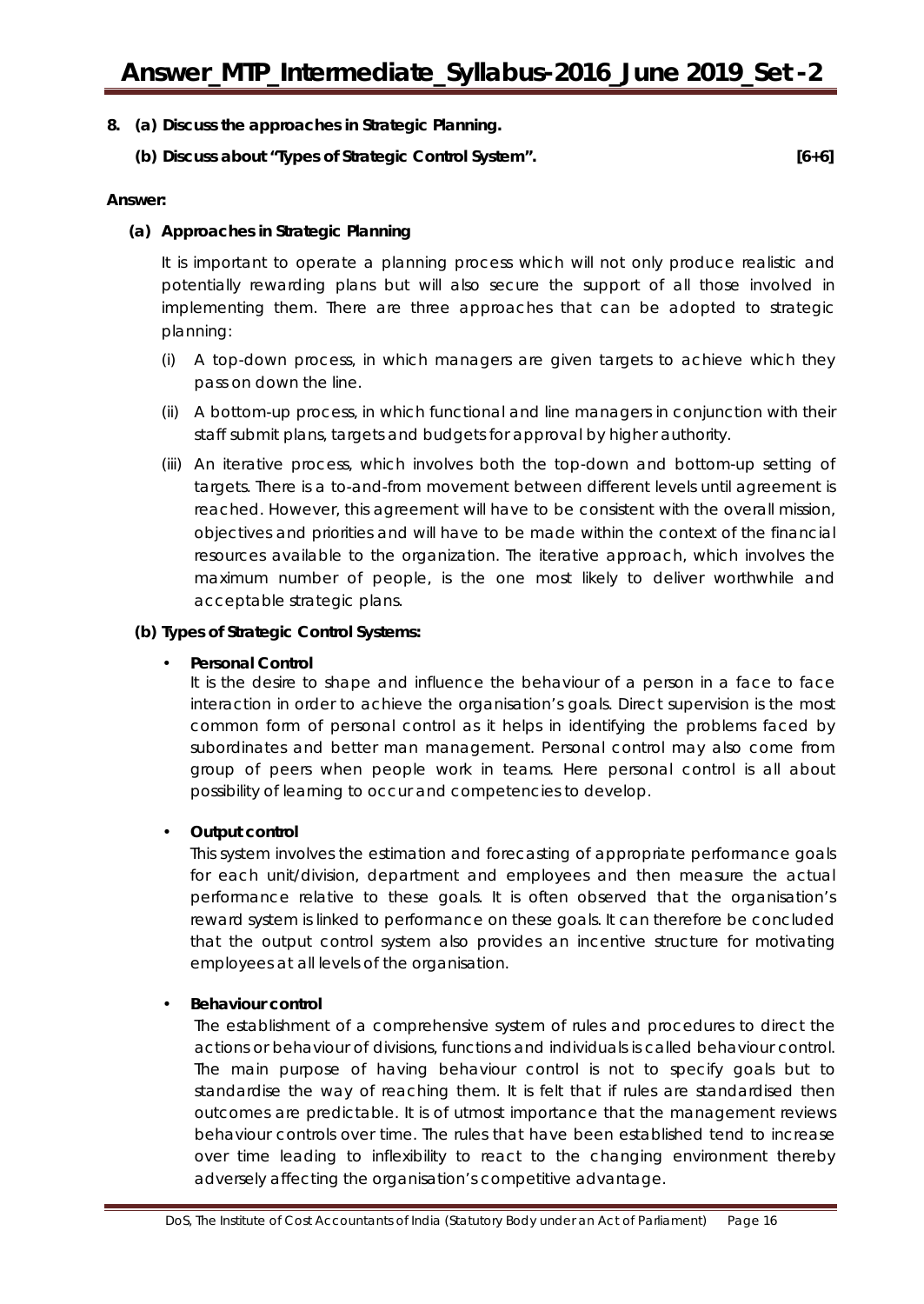**9. Write short notes on any three of the following four questions: [4×3=12]**

- **(a) Related Diversification;**
- **(b) Mc Kinsey's 7 –s Frame work;**
- **(c) Importance of Strategic Management**
- **(d) Theory X and Theory Y.**

#### **Answer:**

#### **(a) Related Diversification**

Related diversification

Here there is some relationship, and therefore potential synergy, between the firm's existing business and the new product/market space:

- (i) Concentric divers ideation means that there is a technological similarity between the industries which means that the firm is able to leverage its technical know-how to gain some advantage.
- (ii) Vertical integration means that the firm is moving along the value system of its existing industry towards tits customers (forward vertical integration) or towards its sup pilers (backward vertical integration). 1 he benefits of this are assumed to be:
	- Taking over the profit margin presently enjoyed buy suppliers or distributors;
	- Securing a demand for the product or a supply of key inputs;
	- Better synchronization of the value system;
	- Reduction in buyer or supplier power.

#### **(b) Mc Kinsey's 7 –s Frame work;**

Strategy is dependent on many variables – Internal as well as external. All factors are interrelated.



The Mckinsey Company, a well known management consultancy firm in the United States, towards the end of 1970s was asked to find a solution to this knotty issue. The researchers Peters and Waterman found after examining America's best run companies that the problem in strategy lay in its implementation and structure was only one lever in the hands of management. The other levers were systems, staff, style, skills and super ordinate goals.